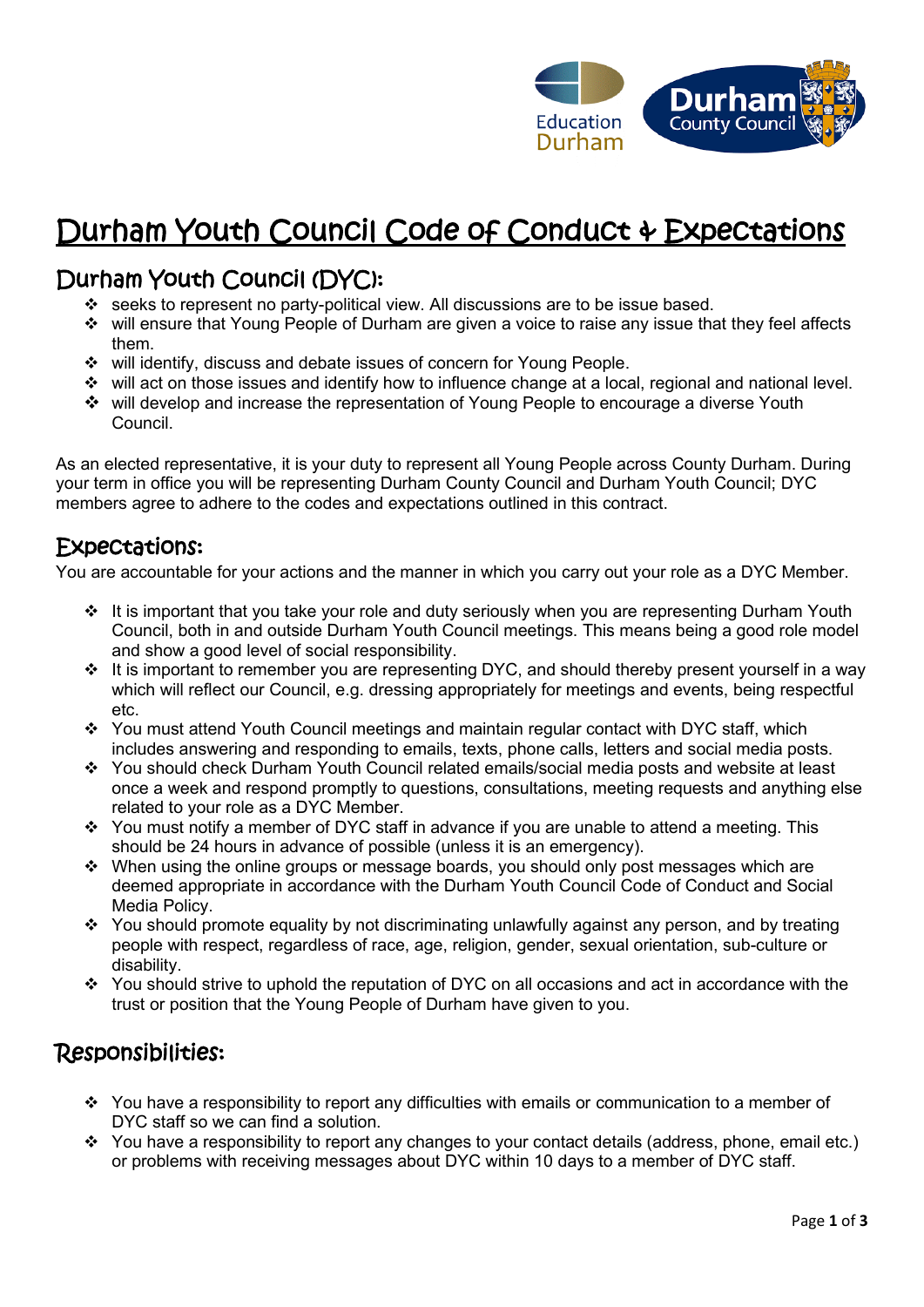- ❖ You have a responsibility to ensure you report any changes in your medical needs or dietary requirements within 10 days to a member of DYC staff. In some circumstances, it might be appropriate to have your parent/carer to contact a member of DYC staff.
- ❖ You have a responsibility to ensure your choices and decisions should be informed by feedback from your affiliates. This is in addition to your own research. They should be based on merit and be objective.
- ❖ Should you be arrested, charged or convicted of any offence you have a responsibility to inform a member of DYC staff who will review the circumstances and take the appropriate actions.

#### Representation:

DYC Members, should act and communicate in a way that does not damage the reputation of Durham County Council or Durham Youth Council.

- ❖ DYC members should not contact any Councillors or Heads of Service on behalf of the Youth Council without the agreement of the group and Participation & Engagement Officer. All communications must come through the Participation & Engagement Officer.
- ❖ DYC staff will provide opportunities to meet with senior decision-makers during your term.
- ❖ Any work undertaken as part of an external group, or as an individual, must not be sent from any DYC related platforms - such as, an DYC email address or social media account. This includes any accounts that note your position as a DYC member in the signature or bio.
- ❖ There is a zero-tolerance policy for the use of offensive, derogatory or discriminatory language and any accusations of the use of such language will be investigated and dealt with in accordance with our warning system. (This includes verbal communication, emails and social media.)

## DYC Warning System:

- 1. A formal verbal warning will be given by the Participation & Engagement Officer.
- 2. A written dismissal from Durham Youth Council.

On both accounts, this will be recorded on DYC systems and shared with relevant partner organisations, for example; British Youth Council.

Note, that in exceptional circumstances, the Participation & Engagement Officer may choose to proceed straight to step 2.

# Social Media Policy

Please note that this is a summary of our Social Media Policy in relation to our Young People. You can access the entire document from DYC.

## What is meant by Social Media?

The term 'social media' is defined as websites and applications for social networking, where people create, share and exchange content and ideas in virtual networks and communities. The content shared may include (but is not limited to) personal information, opinions, research, commentary, video or pictures.

For the purpose of this policy, the term applies, but is not limited to: blogs, Facebook, Twitter, Snapchat, Instagram, Whatsapp, Flickr, LinkedIn, YouTube, Vimeo, Foursquare, discussions forums, special interest forums, user communities and any other personal web space where content is created, manipulated and shared.

DYC members should be aware that there are many more examples of social media than are listed here and this is a constantly changing area. Young People should apply this policy and accompanying guidelines in relation to any social media that they use.

In line with DYC and Durham County Council's Social Media Policies, DYC Members